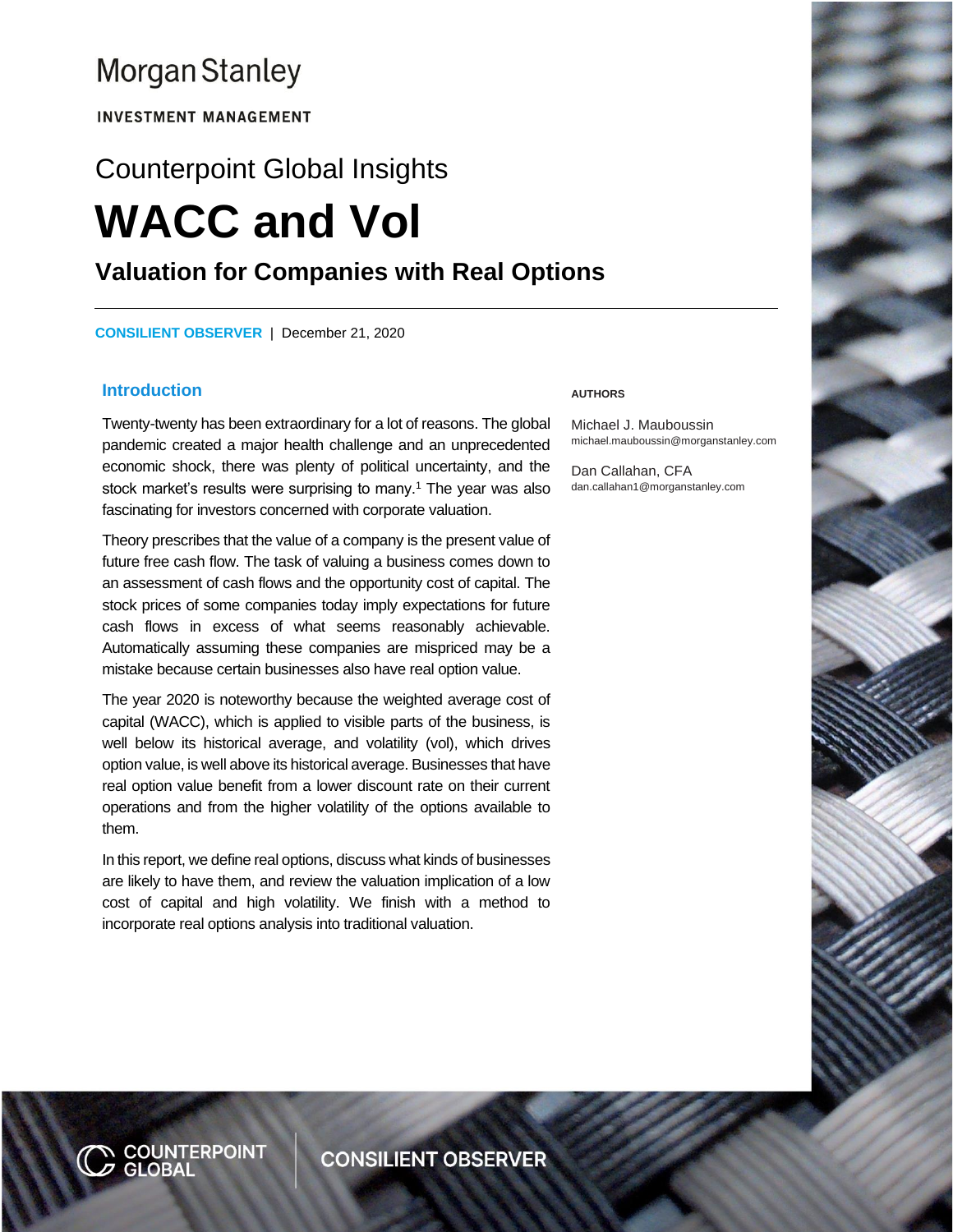## **Real Options Defined**

A real option is the right but not the obligation to make an investment in a company, whether it's a new line of business, a distribution center, or a product extension. This type of analysis is useful when the cash flows from a project have a present value that is currently less than the cost of the project. In other words, the net present value (NPV) of the project, its value minus its cost, is negative.

Extractive industries provide a classic example. Say a company can profitably pump oil from a well when the commodity is at \$40 per barrel. Now let's assume that oil is currently priced at \$30 per barrel. The well has a negative NPV based on today's prices but would have a positive NPV if oil rises above \$40 in the future. The well is valuable because the company has a real option to start it when the price is right. The value of this option depends predominantly on the volatility of the price of oil.

As oil prices move up and down the payoffs are asymmetric because options confer a right but not a requirement to act. Oil prices below \$40 don't matter, but the more they exceed \$40 the more valuable the project becomes. Higher volatility drives higher option value.

Real options come in many forms, but most of them value flexibility or contingency.<sup>2</sup> Flexibility options reflect the ability to defer, abandon, expand, or contract a project. Contingency options capture if-then propositions. For example, if a drug meets certain requirements for efficacy, then we will invest more in it.

Exhibit 1 shows the parallels between financial call options and real options.<sup>3</sup> Bear in mind that you should value a company's current operations using a discounted cash flow model (DCF) or a proxy that yields a comparable result. Real options analysis applies to novel activities.

| <b>Real Option</b> | Variable |
|--------------------|----------|
| Project value      | S.       |
| Cost of project    | X        |
| Asset volatility   | σ        |
| Option life        |          |
| Risk-free rate     |          |
|                    |          |

## **Exhibit 1: Drivers of Value for Call Options and Real Options**

*Source: Timothy Luehrman, "Investment Opportunities as Real Options,"* Harvard Business Review*, July-August 1998, 52.*

Thinking through the drivers of option value is instructive even if the analogy between financial options and real options is not perfect. Specifically, the inputs are generally more available and the terms more specific for financial options than they are for real options.<sup>4</sup>

However, thinking using a real options framework raises important considerations. These include when a company might exercise the option, the volatility of the underlying asset, and whether the company has access to capital to fund the cost of the project.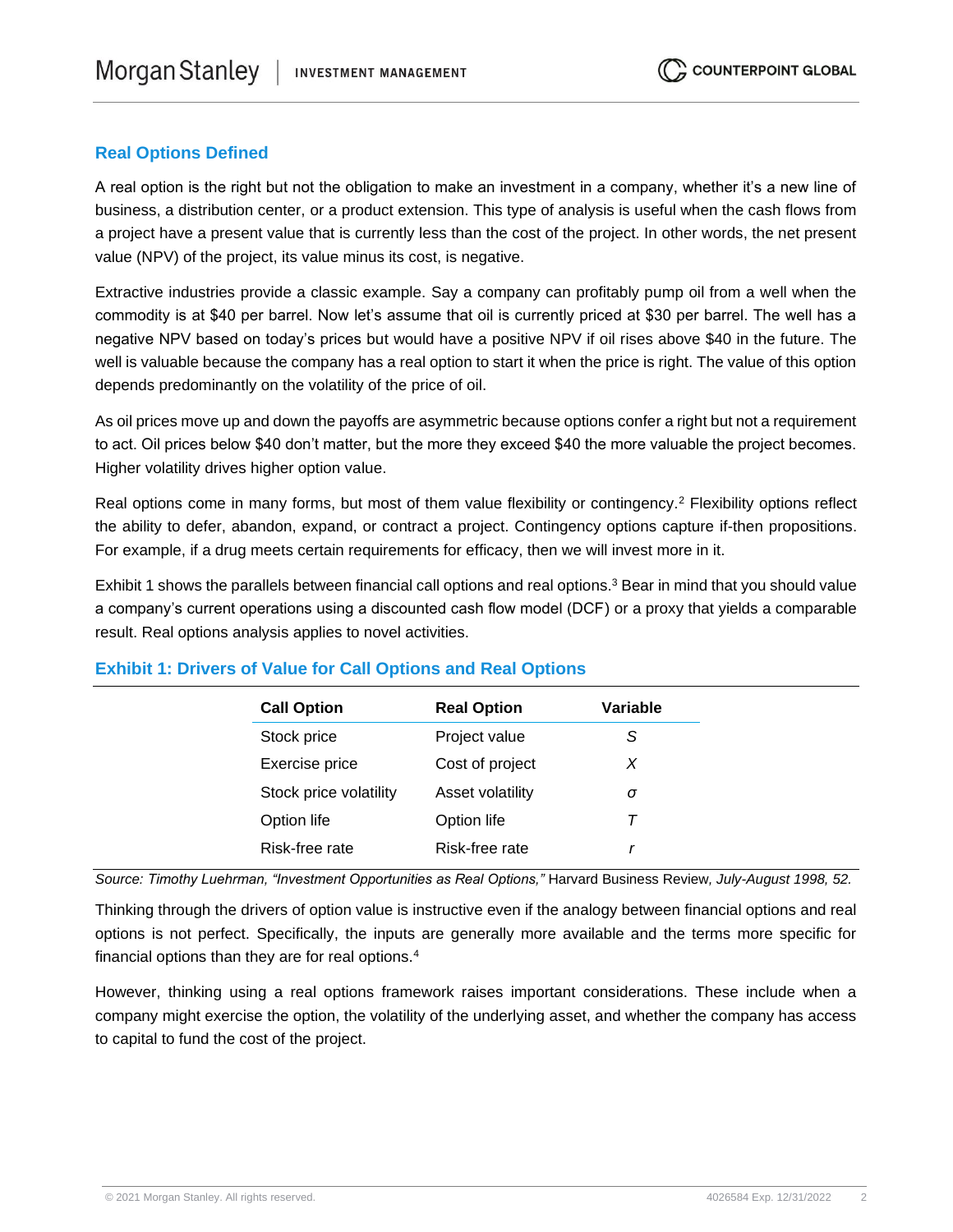## **Where to Look for Real Options Value**

A checklist for where to look for real options has three parts. The first is the quality of management.<sup>5</sup> Executives effective at real options reasoning are able to identify, create, manage, and exercise real options. Management reputation, proper incentives, and the ability to access capital are all important.

Research reveals that few companies explicitly use real options methods, in part because of their mathematical complexity.<sup>6</sup> But evidence also shows that practitioners use heuristics that are consistent with real options reasoning.<sup>7</sup>

Next on the checklist is the position of the business. Companies that are leaders in their industry commonly get the first call when opportunities such as joint ventures arise. Size and preeminence are also associated with economies of scale, which are benefits from volume, and economies of scope, which are benefits from variety.

The final item on the checklist is a consideration of the sources, trends, and evolution of uncertainty.<sup>8</sup> Asset volatility must be high for a company to have substantial real option value. Uncertainty can arise from external shocks such as the pandemic, the potential for disruptive innovation, interactions with competitors, and the impact from political decisions.

We believe that real options value is meaningful for a relatively small percentage of public companies. But investors should be aware of real options value for those businesses and include it as part of the process of valuation.

#### **What Is Going On in 2020**

To simplify this analysis, you can think of the value of a company as having two parts. The first is the normal operations, which represent business as usual. You value these by taking the present value of future free cash flow. Alternatively, you can use a multiple, such as price-to-earnings or enterprise value-to-earnings before interest taxes depreciation and amortization (EBITDA), as a proxy for a DCF model. The key point is that the value is a function of the cash flows and the discount rate.

The second part is real options value. Real options were first described formally in 1977, but the underlying ideas are ancient.<sup>9</sup> This value is modest for most companies because they don't meet the criteria on the checklist. But this component can be important for certain companies. You value those options using the drivers shown in Exhibit 1, and asset volatility is particularly important.

The story is that the pandemic led central banks in advanced economics to quickly adopt fiscal and monetary policies to minimize stress for households and businesses.<sup>10</sup> Many countries followed the playbook developed during the financial crisis of 2008-2009.

The huge amount of liquidity has had the effect of pushing down interest rates. For example, the yield on the 10-year U.S. Treasury note, commonly used as a risk-free rate, started the year at 1.92 percent and was at 0.84 percent at the end of November. This has shifted down the security market line that reflects the risk and reward for various asset classes. In other words, expected returns for most asset classes are now lower than they were at the beginning of the year.

A standard way to estimate the cost of equity capital is to add an equity risk premium (ERP) to a risk-free rate. Aswath Damodaran, a valuation expert and professor of finance at the Stern School of Business at New York University, estimates the ERP every month.<sup>11</sup> He imputes the ERP by solving for the discount rate that equates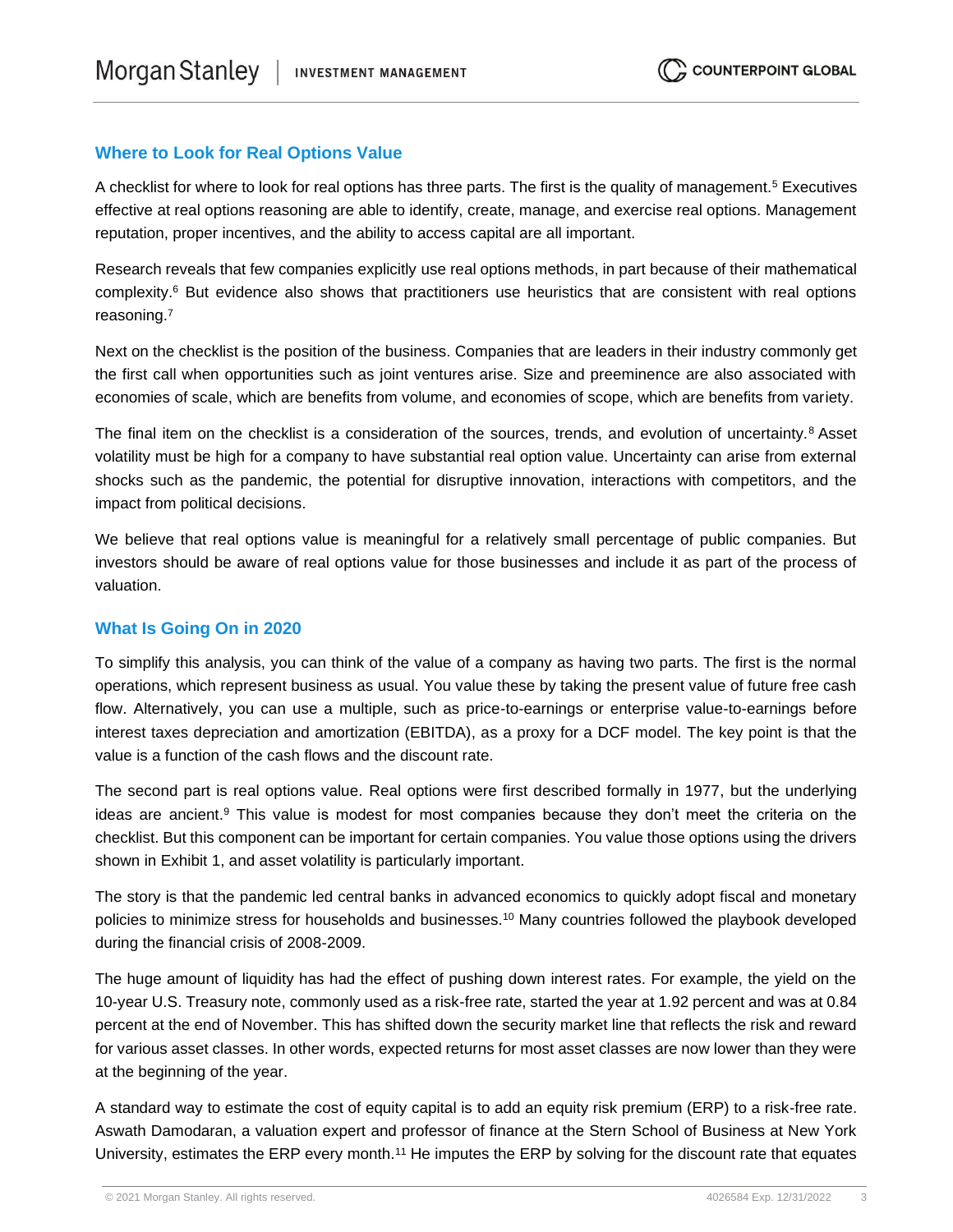the value of forecasted cash flows to the current price of the S&P 500. His ERP estimate has declined 70 basis points to 4.5 percent in 2020.

Combining the risk-free rate and the ERP suggests that the cost of equity dropped 1.8 percentage points from year-end 2019 as of December 1, 2020. We estimate that the average cost of equity for 2020 is 6.1 percent, 1.8 percentage points below the average of 7.9 percent from 2015 to 2019.

A lower cost of equity leads to a higher present value, all else being equal.<sup>12</sup> One dollar capitalized at 6.1 percent is worth \$16.39 (\$1/.061) and at 7.9 percent is worth \$12.66 (\$1/.079). The value of a dollar of earnings is worth a multiple that is 3.7 percentage points higher now than at the beginning of the year, 16.4 versus 12.7.

The credit spread, the premium over the risk-free rate for owning bonds, has followed a very similar path. Expected returns for stocks and bonds have gone down as a result of an extraordinary amount of liquidity furnished by central banks around the world. Exhibit 2 shows that the cost of equity and cost of debt have moved in tandem over the last five years. During this period, the correlation coefficient between these series was in excess of 90 percent (zero means no relationship and 1.0 reflects the strongest possible positive relationship).



## **Exhibit 2: Cost of Equity and Cost of Debt, 2016-2020**

*Source: Aswath Damodaran and Moody's, retrieved from FRED, Federal Reserve Bank of St. Louis, https://fred.stlouisfed.org/series/BAA.*

*Note: Monthly; Cost of debt is the Moody's Seasoned Baa Corporate Bond Yield, aggregated using averages; Cost of equity is the 10-year U.S. Treasury note plus the implied equity risk premium (using projected cash flows based on the trailing 12-month cash flow yield).*

Despite a lower cost of capital, the economic fallout nonetheless affected businesses. Some, including those that enable work from home, realized improved sales and profits while others, such as those associated with travel and lodging, suffered substantially. The pandemic has created a great deal of uncertainty.

Volatility is one way to measure uncertainty in the stock market. High volatility implies a wide range of potential outcomes and higher option value because the payoffs are asymmetric. The Cboe Volatility Index, or VIX, is a measure of the stock market's annual implied volatility. The VIX is calculated by translating the implied volatility on 30-day options on the S&P 500 into an annual figure.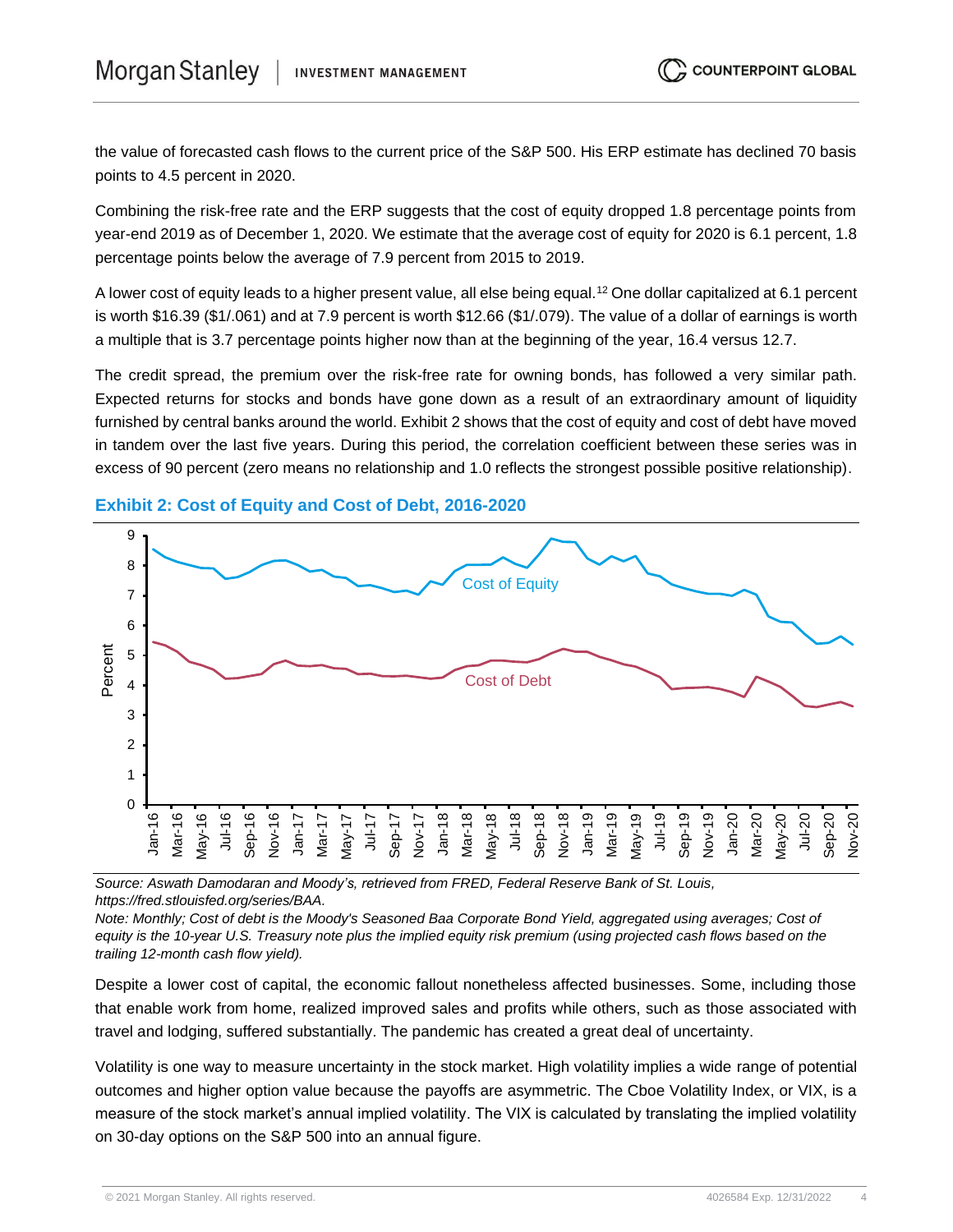The monthly average for the VIX through the end of November 2020 was 31.0 percent versus its average of 15.2 percent from 2015 to 2019. The VIX is typically lower than the implied volatility of an individual stock because the S&P 500 is diversified and hence removes most firm-specific risk. The VIX declined in the U.S. following the election but remains more than 5 percentage points above the average.

A financial option with a stock price of \$30, an exercise price of \$40, a life of two years, and volatility of 33 percent is worth about \$2.65. The same option with a volatility of 46.5 percent has a value of roughly \$4.85.<sup>13</sup>

The cost of capital and implied volatility in the market generally move together. Exhibit 3 shows how they have diverged in 2020, leading to the unusual drivers of value that we have seen.



#### **Exhibit 3: Ratio Between the VIX and the Cost of Equity, 2016-2020**

*Source: FactSet and Aswath Damodaran.*

*Note: Monthly; Cost of equity is the yield on the 10-year U.S. Treasury note plus the implied equity risk premium (using projected cash flows based on the trailing 12-month cash flow yield).*

It is reasonable to ask whether stock price volatility is a reasonable proxy for the volatility of real assets. The pandemic introduced a number of factors that suggest an increase in project riskiness. These include:

- **The timing and strength of the economic recovery.** Estimates from research firms for 2021 real gross domestic product growth in the U.S. span an unusually wide range from 1.5 to 7.1 percent. The pandemic led to an acceleration of some trends, including the penetration of e-commerce, and it is difficult to assess to what degree the world will revert to what it was before COVID-19. Introduce operating leverage and it is easy to see that the potential for cash flow outcomes remains wide.
- **Sorting of the winners and losers after impact of the pandemic subsides.** The pandemic's effects are akin to a major perturbation to an ecosystem. Companies will die, others will thrive, and some will find new niches. Predicting the outcomes from a shock to a complex adaptive system is notoriously difficult.
- **Evolution of business models.** The pandemic compelled some companies to accelerate their investments and capabilities in certain parts of their business. For example, most brick-and-mortar retailers had e-commerce operations prior to the spread of COVID-19, but the pandemic prompted them to focus on that business to compensate for the lack of store traffic. That effort will lead to changes in organizational capabilities and competitive dynamics.<sup>14</sup>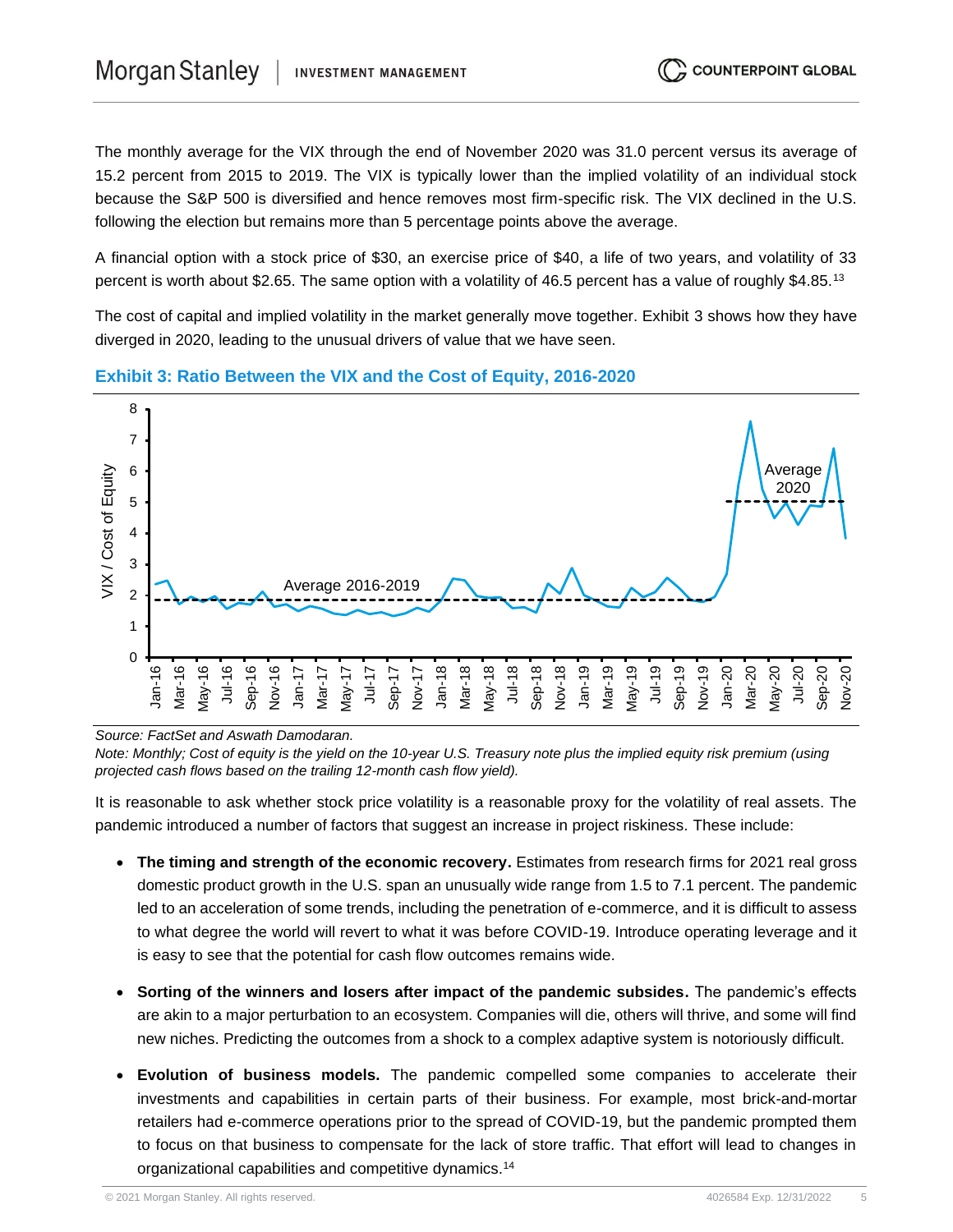Uncertainty also tends to show up in stock price dispersion, which measures the range of returns for a group of stocks. Exhibit 4 shows that in 2020 the dispersion for the Russell 1000, roughly the 1,000 largest public companies measured by market capitalization, is the highest it has been since the financial crisis in 2009.



#### **Exhibit 4: Dispersion of Returns for the Russell 1000, 2006-2020**

*Source: FactSet.*

*Note: Past performance is no guarantee of future results. Russell 1000 constituents at the beginning of each year; Returns are total shareholder returns (TSRs), which reflect stock price appreciation and the reinvestment of dividends; For companies removed from index during the year, TSRs are calculated through date of removal; 2020 figure is annualized using year-to-date data through November 30.*

The returns for convertible bonds, which combine a traditional bond with a financial option, are a good indicator of a lower cost of capital and higher volatility. The Bloomberg Barclays US Convertibles Liquid Bond Index has gained 44.2 percent, higher than the 14.0 percent gain for the S&P 500 Index and the 7.4 percent return for the Bloomberg Barclays US Aggregate Bond Index, for 2020 through November 30, 2020. This underscores the likelihood that the value has increased for businesses that are established and have real options.

## **What to Do About It**

One implication of this discussion is that you should not automatically assume a stock is overvalued if it reflects high expectations for the existing businesses. The market imputes real option value to some companies (see exhibit 5). It is appropriate to assess the plausibility of the real option value in those cases.

## **Exhibit 5: Imputed Real Options Value**



*Source: Counterpoint Global.*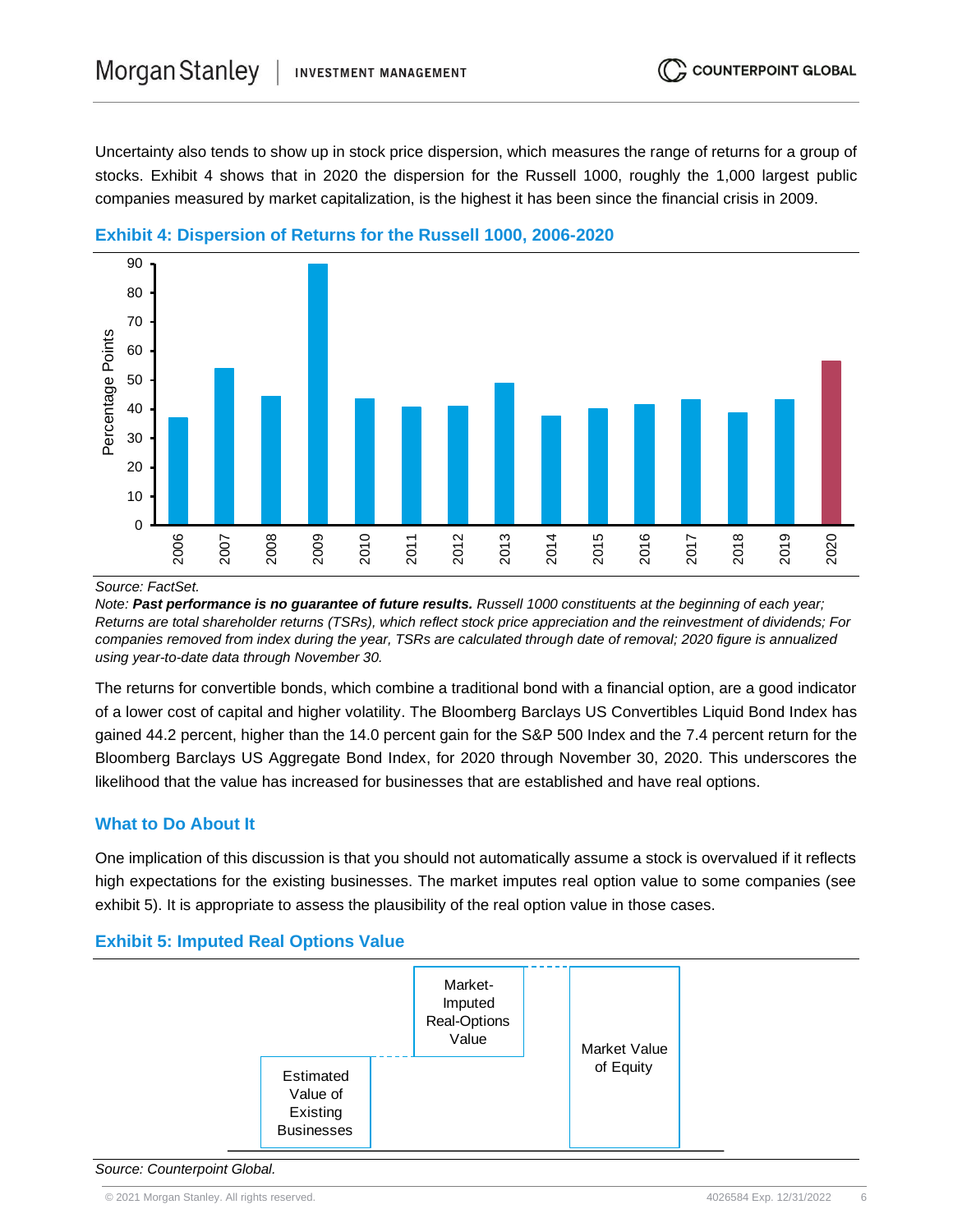Exhibit 6 guides this analysis. First, you can use the checklist above to assess a company's potential real option value. The columns depict low and high potential. Then you can judge whether the market has assigned value to real options. The rows depict low and high values. The analytical implication from each quadrant is plain.

## **Exhibit 6: Potential versus Imputed Value for Real Options**



*Source: Alfred Rappaport and Michael J. Mauboussin, Expectations Investing: Reading Stock Prices for Better Returns (Boston, MA: Harvard Business School Press, 2001), 128.*

Traditional valuation analysis suffices when both potential and imputed real options values are low. If the potential for real option value is low but the valuation appears to price in high value, the stock is a sell candidate. Inversely, if the potential is high but the imputed value is low, the stock is a buy candidate as you are getting an option at a low cost or for free. Finally, you have to do real options analysis when both potential and imputed value are high.

In 2000, we did a real options case study on Amazon.com to illustrates the process.<sup>15</sup> With the benefit of two decades of hindsight, the company does appear to have been astute at identifying, creating, and exercising real options to build its business.

Opportunities abounded in the wake of the dot-com bust, but access to capital was limited. The pandemic has shocked the business ecosystem, but there is ample access to capital today to exercise real options.

## **Conclusion**

Along with real pain, strife, and challenge, 2020 has brought a set of conditions that are particularly notable for valuation practitioners. While some companies benefitted and others suffered from the pandemic's repercussions, the policy response had the effect of lowering the discount rate and therefore increasing the value of nearly all asset prices.

At the same time, the fallout from the pandemic has created substantial economic uncertainty that will lead to corporate winners and losers.

The cost of capital and volatility generally move in rough lockstep. This makes sense if there is a relationship between risk and reward. In 2020, however, the cost of capital has fallen to levels well below the average of

© 2021 Morgan Stanley. All rights reserved. 4026584 Exp. 12/31/2022 7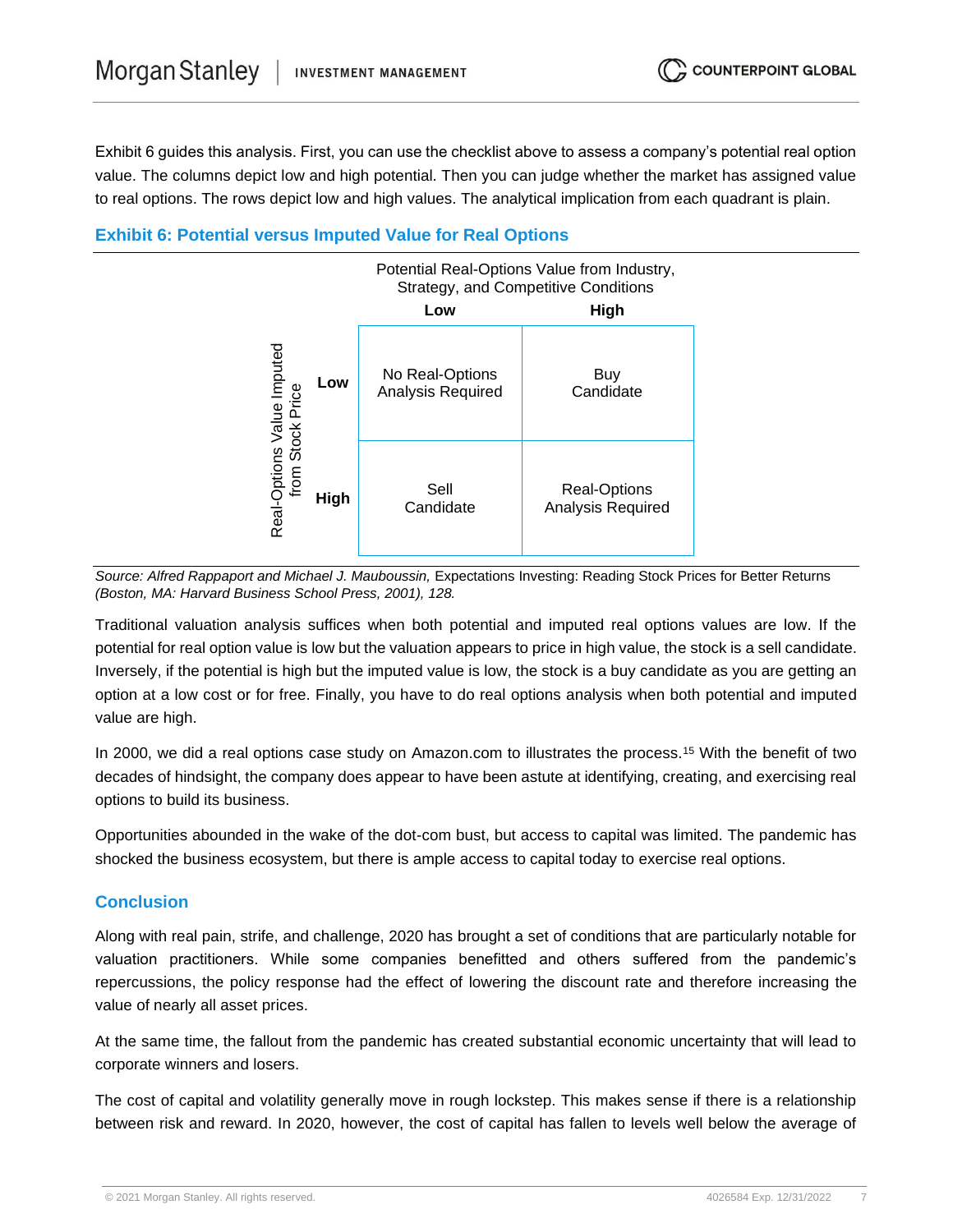recent years and the volatility has risen to above-average levels. The prime beneficiaries of these patterns are companies rich with real options.

None of this discussion should be taken as a justification for any particular company's value. By the same token, the stocks of certain companies warrant additional analysis to assess real option value.

The cost of capital and volatility will eventually synchronize and this valuation issue will fade. But it has been a remarkable feature of the stock market in 2020.

## **Please see Important Disclosures on pages 11-13**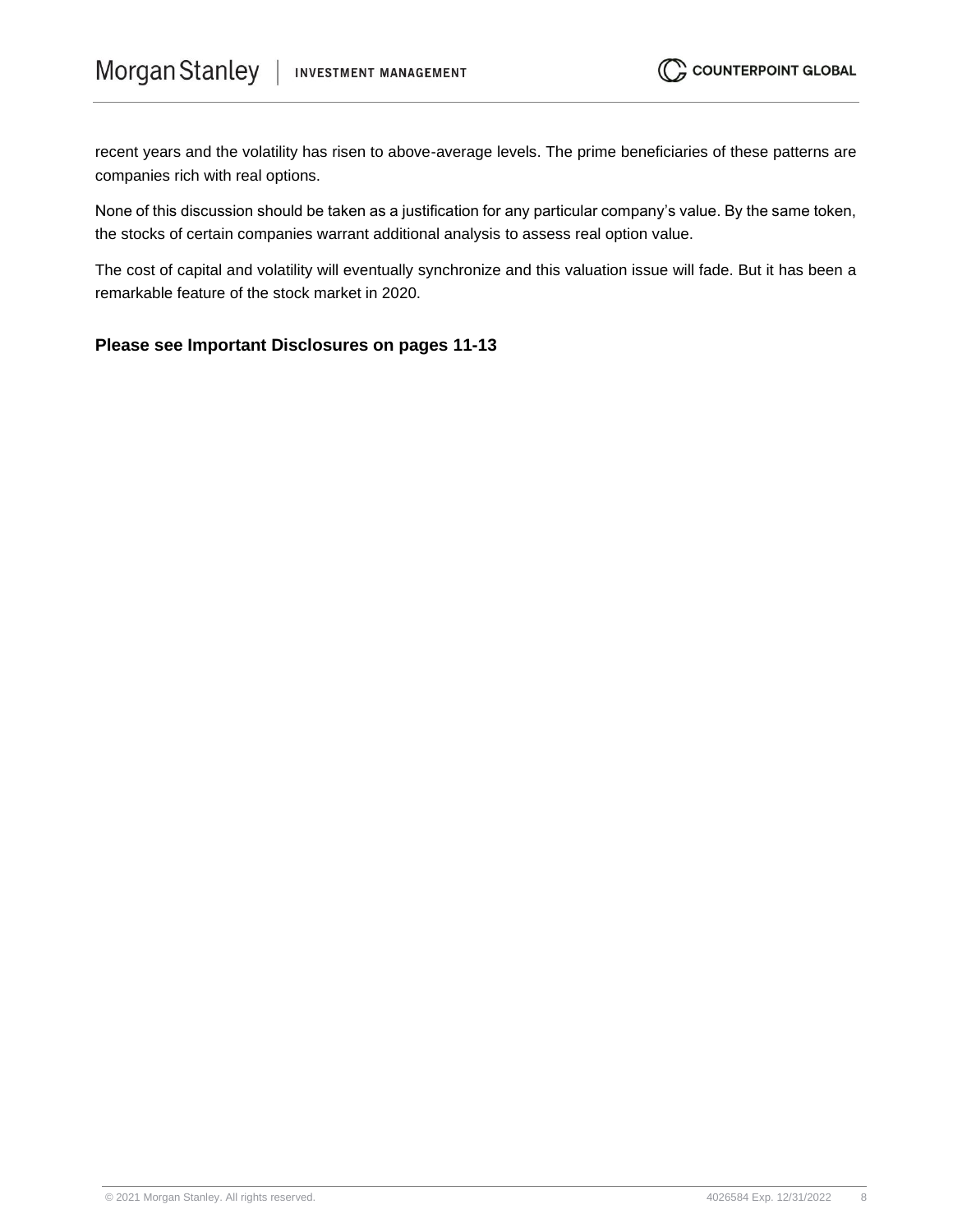## **Endnotes**

<sup>1</sup> Robert J. Barro, José F. Ursúa, and Joanna Weng, "The Coronavirus and the Great Influenza Pandemic: Lessons from the 'Spanish Flu' for the Coronavirus's Potential Effects," *NBER Working Paper 26866*, April 2020.

<sup>2</sup> For more technical definitions, see Jonathan Mun, *Real Options Analysis, Third Edition* (Hoboken, NJ: John Wiley & Sons, 2016). For less technical definitions, see Thomas E. Copeland and Philip T. Keenan, "How Much Is Flexibility Worth?" *McKinsey Quarterly*, No. 2, Spring 1998.

<sup>3</sup> The option to abandon can be modeled as a put option.

<sup>4</sup> Tom Copeland and Peter Tufano, "A Real-World Way to Manage Real Options," *Harvard Business Review*, Vol. 82, No. 3, March 2004, 90-99.

<sup>5</sup> Lenos Trigeorgis and Jeffrey J. Reuer, "Real Options Theory in Strategic Management," *Strategic Management*, Vol. 38, No. 1, January 2017, 42-63.

<sup>6</sup> Stanley Block, "Are 'Real Options' Actually Used in the Real World?" *Engineering Economist*, Vol. 52, No. 3, 2007, 255-267 and John R. Graham and Campbell R. Harvey, "The Theory and Practice of Corporate

Finance: Evidence from the Field," *Journal of Financial Economics*, Vol. 60, Nos. 2-3, May 2001, 187-243.

<sup>7</sup> Bart M. Lambrecht, "Real Options in Finance," *Journal of Banking and Finance,* Vol. 81, August 2017, 166- 171.

<sup>8</sup> Martha Amram and Nalin Kulatilaka, *Real Options: Managing Strategic Investment in an Uncertain World*  (Boston, MA: Harvard Business School Press, 1999).

<sup>9</sup>Stewart C. Myers, "Determinants of Corporate Borrowing," *Journal of Financial Economics*, Vol. 5, No. 2, November 1977, 147-175.

<sup>10</sup> Paolo Cavallino and Fiorella De Fiore, "Central Banks' Response to Covid-19 in Advanced Economies," *BIS Bulletin No. 21*, June 5, 2020.

<sup>11</sup> See http://pages.stern.nyu.edu/~adamodar/.

<sup>12</sup>Michael J. Mauboussin and Dan Callahan, "The Math of Value and Growth: Growth, Return on Capital, and the Discount Rate," *Consilient Observer: Counterpoint Global Insights,* June 9, 2020.

 $13$  For this example we assume firm-specific risk is 50 percent higher than market risk, so volatility is 1.5 times the VIX.

<sup>14</sup> Listen to Modest Proposal, "Better, Cheaper, Faster: Why Companies that Reduce Friction Win," *Invest Like the Best Podcast*, September 29, 2020, minute 25:30.

<sup>15</sup>Alfred Rappaport and Michael J. Mauboussin, *Expectations Investing: Reading Stock Prices for Better Returns* (Boston, MA: Harvard Business School Press, 2001), 128-132. See

http://www.expectationsinvesting.com/tutorial11.shtml.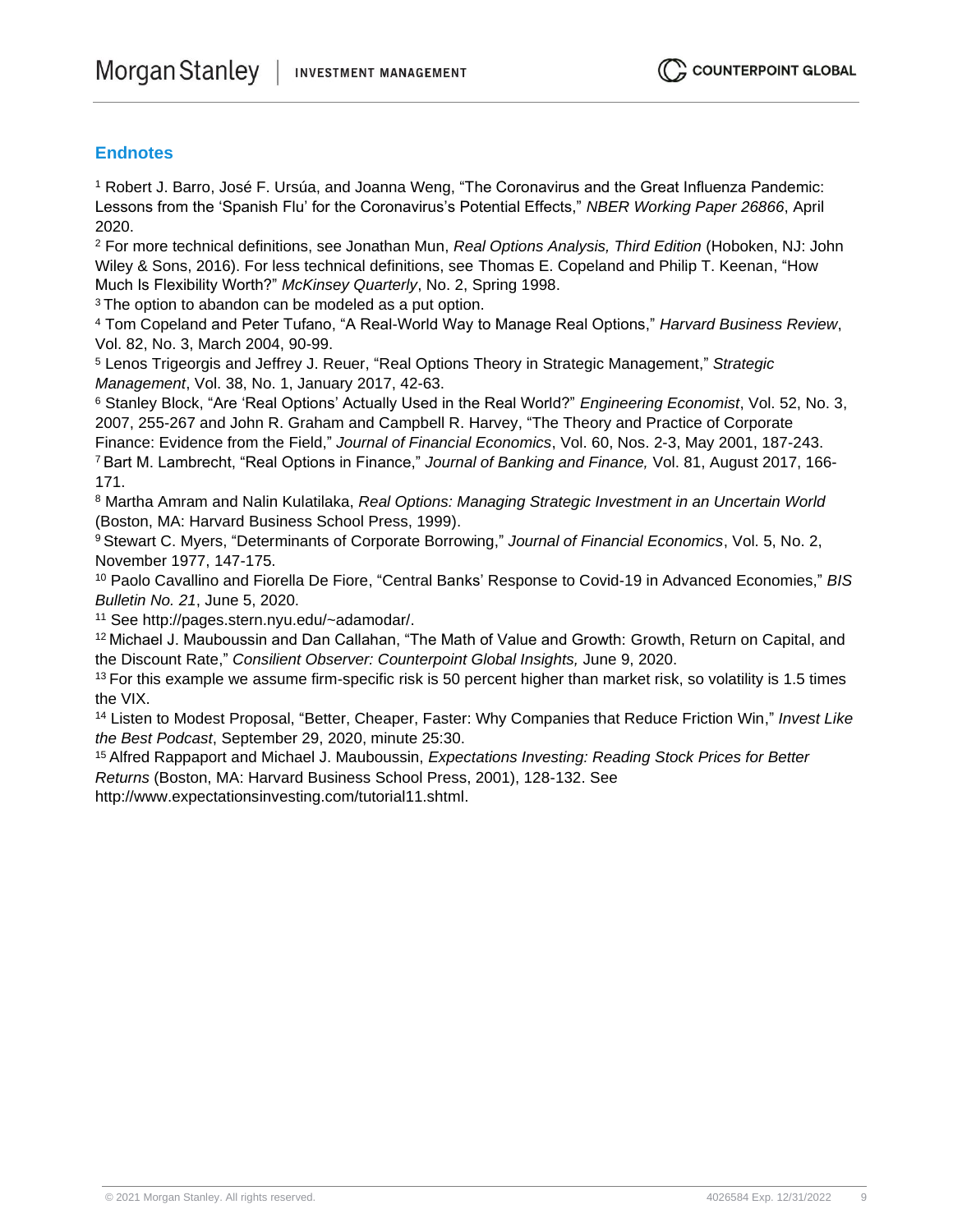#### **DEFINITIONS OF TERMS**

**Free cash flow (FCF)** is a measure of financial performance calculated as net operating profit after tax minus investment in growth. FCF represents the cash that a company is able generate after laying out the money required to maintain or expand its asset base.

The **cost of capital** is the rate at which you discount future cash flows in order to determine the value today. The weighted average cost of capital blends the opportunity cost of the sources of capital, typically debt or equity, with the relative contribution of those sources.

The **discount rate** is the rate at which you discount future cash flows in order to determine the value today.

The **equity risk premium,** also referred to as simply equity premium, is the excess return that investing in the stock market provides over a risk-free rate, such as the return from government treasury bonds. This excess return compensates investors for taking on the relatively higher risk of equity investing.

The **risk-free rate** is the theoretical interest rate that an investor can earn on an investment that carries zero risk.

The **S&P 500® Index** measures the performance of the large cap segment of the U.S. equities market, covering approximately 75% of the U.S. equities market. The Index includes 500 leading companies in leading industries of the U.S. economy.

**Correlation** is a statistical measure of how two variables move in relation to each other.

The **Russell 1000® Index** measures the performance of the 1,000 largest companies in the Russell 3000 Index. The Russell 3000® Index measures the performance of the largest 3,000 U.S. companies representing approximately 98% of the investable U.S. equity market. The Russell 3000 Index is constructed to provide a comprehensive, unbiased and stable barometer of the broad market and is completely reconstituted annually to ensure new and growing equities are reflected.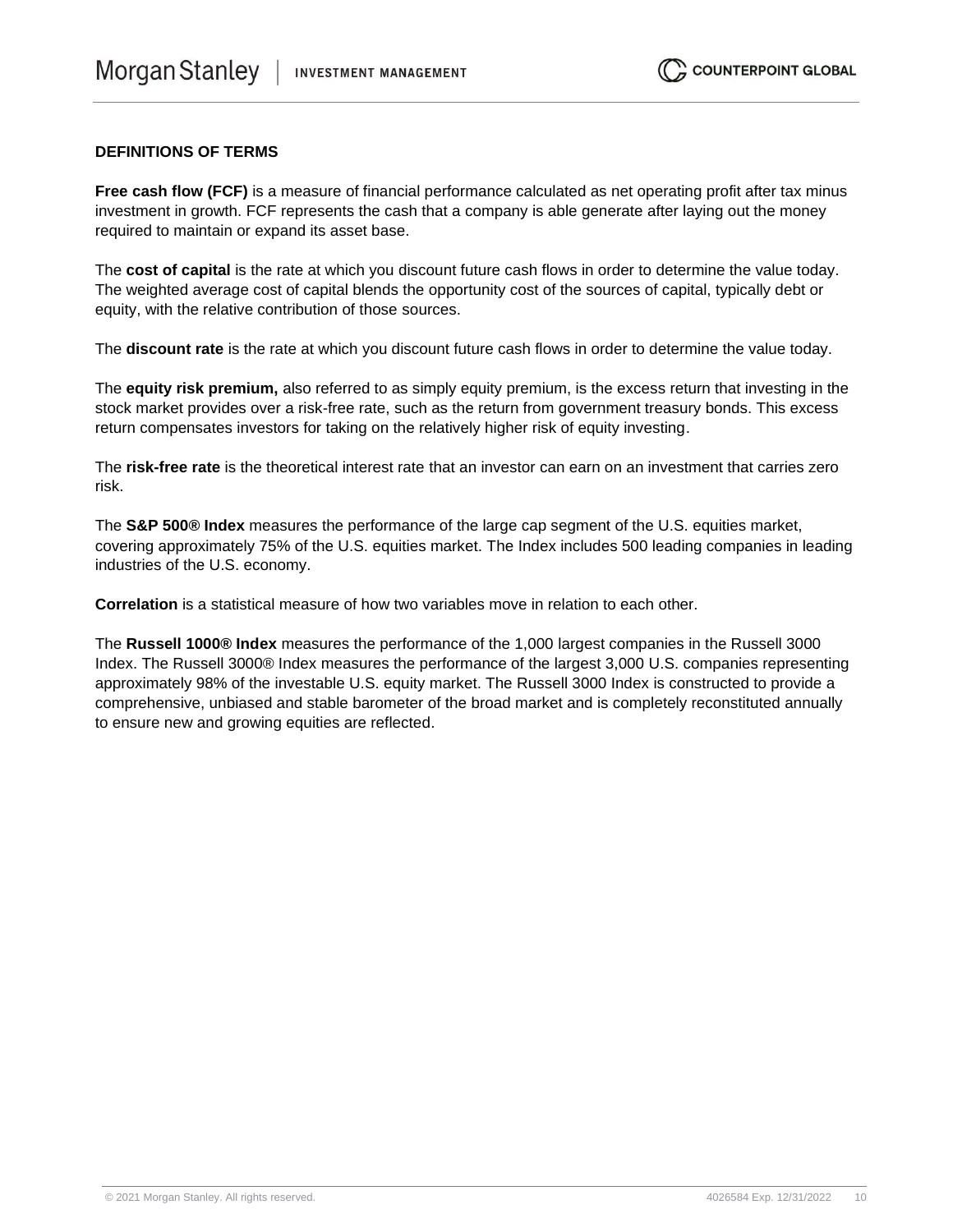#### **IMPORTANT INFORMATION**

Investing involves risk including the possible loss of principal. There is no guarantee that any investment strategy will work under all market conditions, and each investor should evaluate their ability to invest for the long-term, especially during periods of downturn in the market.

The views and opinions and/or analysis expressed are those of the author as of the date of preparation of this material and are subject to change at any time without notice due to market or economic conditions and may not necessarily come to pass. Furthermore, the views will not be updated or otherwise revised to reflect information that subsequently becomes available or circumstances existing, or changes occurring, after the date of publication. The views expressed do not reflect the opinions of all investment personnel at Morgan Stanley Investment Management (MSIM) and its subsidiaries and affiliates (collectively "the Firm"), and may not be reflected in all the strategies and products that the Firm offers.

This material has been prepared on the basis of publicly available information, internally developed data and other third-party sources believed to be reliable. However, no assurances are provided regarding the reliability of such information and the Firm has not sought to independently verify information taken from public and third-party sources. The views expressed in the books and articles referenced in this whitepaper are not necessarily endorsed by Morgan Stanley Investment Management.

This material is a general communication, which is not impartial and all information provided has been prepared solely for informational and educational purposes and does not constitute an offer or a recommendation to buy or sell any particular security or to adopt any specific investment strategy. The information herein has not been based on a consideration of any individual investor circumstances and is not investment advice, nor should it be construed in any way as tax, accounting, legal or regulatory advice. To that end, investors should seek independent legal and financial advice, including advice as to tax consequences, before making any investment decision.

#### **Past performance is no guarantee of future results.**

Charts and graphs provided herein are for illustrative purposes only. Any securities referenced herein are solely for illustrative purposes only and should not be construed as a recommendation for investment.

This material is not a product of Morgan Stanley's Research Department and should not be regarded as a research material or a recommendation.

The Firm has not authorised financial intermediaries to use and to distribute this material, unless such use and distribution is made in accordance with applicable law and regulation. Additionally, financial intermediaries are required to satisfy themselves that the information in this material is appropriate for any person to whom they provide this material in view of that person's circumstances and purpose. The Firm shall not be liable for, and accepts no liability for, the use or misuse of this material by any such financial intermediary.

The whole or any part of this material may not be directly or indirectly reproduced, copied, modified, used to create a derivative work, performed, displayed, published, posted, licensed, framed, distributed or transmitted or any of its contents disclosed to third parties without the Firm's express written consent. This material may not be linked to unless such hyperlink is for personal and non-commercial use. All information contained herein is proprietary and is protected under copyright and other applicable law.

Morgan Stanley Investment Management is the asset management division of Morgan Stanley.

This material may be translated into other languages. Where such a translation is made this English version remains definitive. If there are any discrepancies between the English version and any version of this material in another language, the English version shall prevail.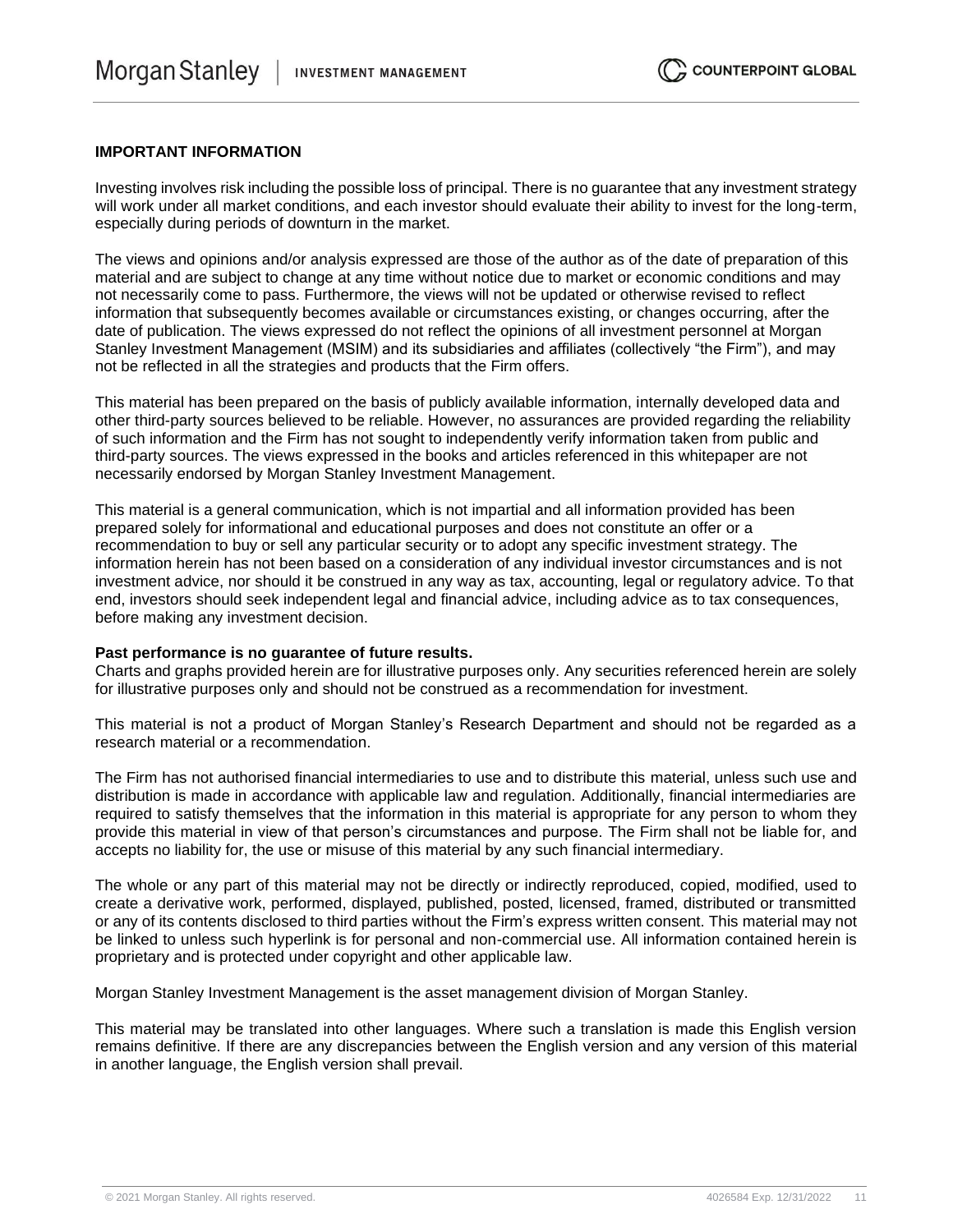#### **DISTRIBUTION**

**This material is only intended for and will only be distributed to persons resident in jurisdictions where such distribution or availability would not be contrary to local laws or regulations.** 

**MSIM, the asset management division of Morgan Stanley (NYSE: MS), and its affiliates have arrangements in place to market each other's products and services. Each MSIM affiliate is regulated as appropriate in the jurisdiction it operates. MSIM's affiliates are: Eaton Vance Management (International) Limited, Eaton Vance Advisers International Ltd, Calvert Research and Management, Eaton Vance Management, Parametric Portfolio Associates LLC, Atlanta Capital Management LLC, Eaton Vance Management International (Asia) Pte. Ltd.**

This material has been issued by any one or more of the following entities:

#### **EMEA:**

This material is for Professional Clients/Accredited Investors only.

In the EU, MSIM and Eaton Vance materials are issued by MSIM Fund Management (Ireland) Limited ("FMIL"). FMIL is regulated by the Central Bank of Ireland and is incorporated in Ireland as a private company limited by shares with company registration number 616661 and has its registered address at The Observatory, 7-11 Sir John Rogerson's Quay, Dublin 2, D02 VC42, Ireland.

Outside the EU, MSIM materials are issued by Morgan Stanley Investment Management Limited (MSIM Ltd) is authorised and regulated by the Financial Conduct Authority. Registered in England. Registered No. 1981121. Registered Office: 25 Cabot Square, Canary Wharf, London E14 4QA.

In Switzerland, MSIM materials are issued by Morgan Stanley & Co. International plc, London (Zurich Branch) Authorised and regulated by the Eidgenössische Finanzmarktaufsicht ("FINMA"). Registered Office: Beethovenstrasse 33, 8002 Zurich, Switzerland.

Outside the US and EU, Eaton Vance materials are issued by Eaton Vance Management (International) Limited ("EVMI") 125 Old Broad Street, London, EC2N 1AR, UK, which is authorised and regulated in the United Kingdom by the Financial Conduct Authority.

**Italy:** MSIM FMIL (Milan Branch), (Sede Secondaria di Milano) Palazzo Serbelloni Corso Venezia, 16 20121 Milano, Italy. The **Netherlands:** MSIM FMIL (Amsterdam Branch), Rembrandt Tower, 11th Floor Amstelplein 1 1096HA, Netherlands. **France:** MSIM FMIL (Paris Branch), 61 rue de Monceau 75008 Paris, France. **Spain:**  MSIM FMIL (Madrid Branch), Calle Serrano 55, 28006, Madrid, Spain.

#### **MIDDLE EAST**

**Dubai:** MSIM Ltd (Representative Office, Unit Precinct 3-7th Floor-Unit 701 and 702, Level 7, Gate Precinct Building 3, Dubai International Financial Centre, Dubai, 506501, United Arab Emirates. Telephone: +97 (0)14 709 7158).

EVMI utilises a third-party organisation in the Middle East, Wise Capital (Middle East) Limited ("Wise Capital"), to promote the investment capabilities of Eaton Vance to institutional investors. For these services, Wise Capital is paid a fee based upon the assets that Eaton Vance provides investment advice to following these introductions.

### **U.S.**

**NOT FDIC INSURED | OFFER NO BANK GUARANTEE | MAY LOSE VALUE | NOT INSURED BY ANY FEDERAL GOVERNMENT AGENCY | NOT A DEPOSIT**